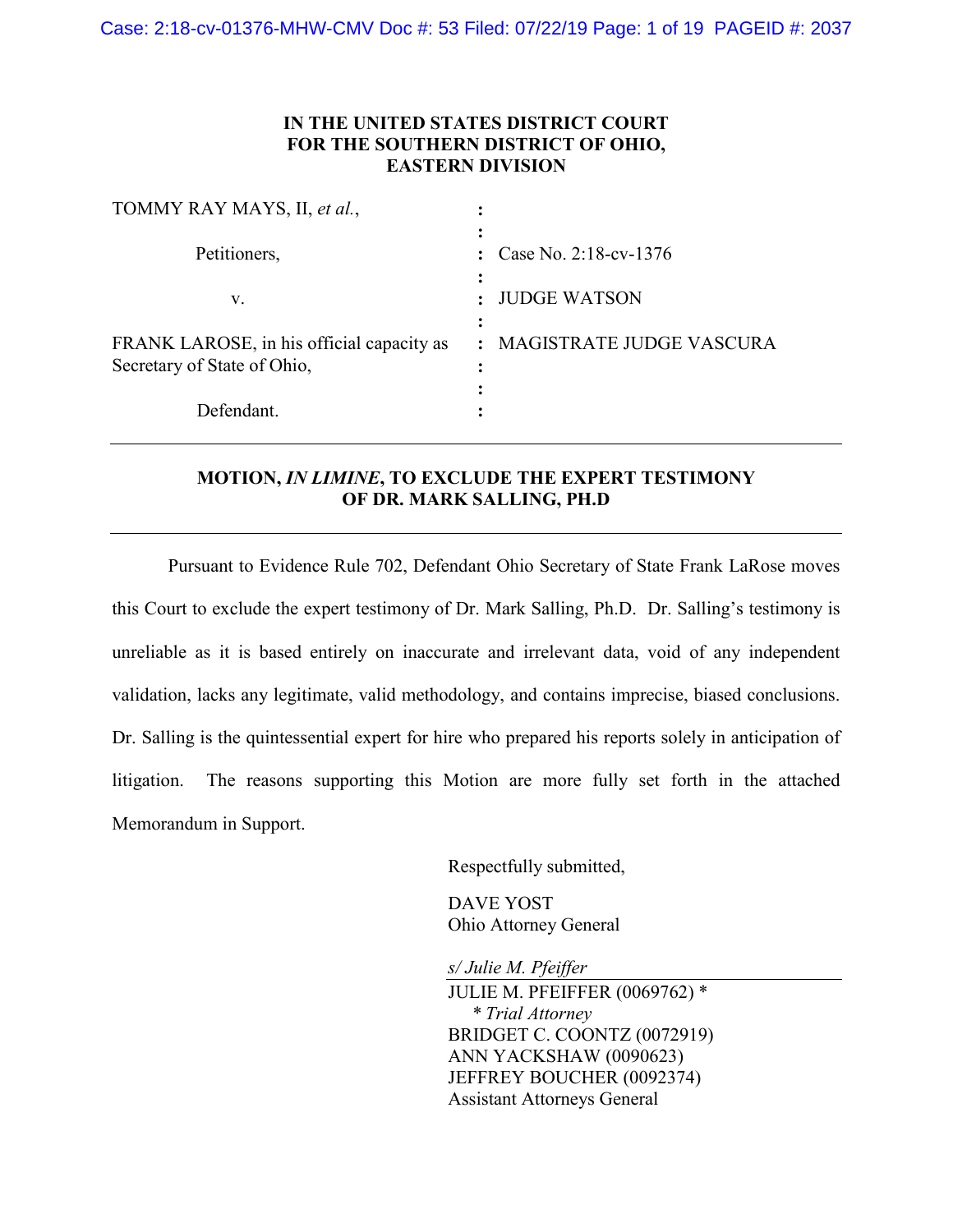Constitutional Offices Section 30 East Broad Street, 16th Floor Columbus, Ohio 43215 Tel: (614) 466-2872; Fax: (614) 728-7592 Julie.Pfeiffer@OhioAttorneyGeneral.gov Bridget.Coontz@ OhioAttorneyGeneral.gov Ann.Yackshaw@OhioAttorneyGeneral.gov Jeffrey.Boucher@OhioAttorneyGeneral.gov

*Counsel for Defendant Ohio Secretary of State*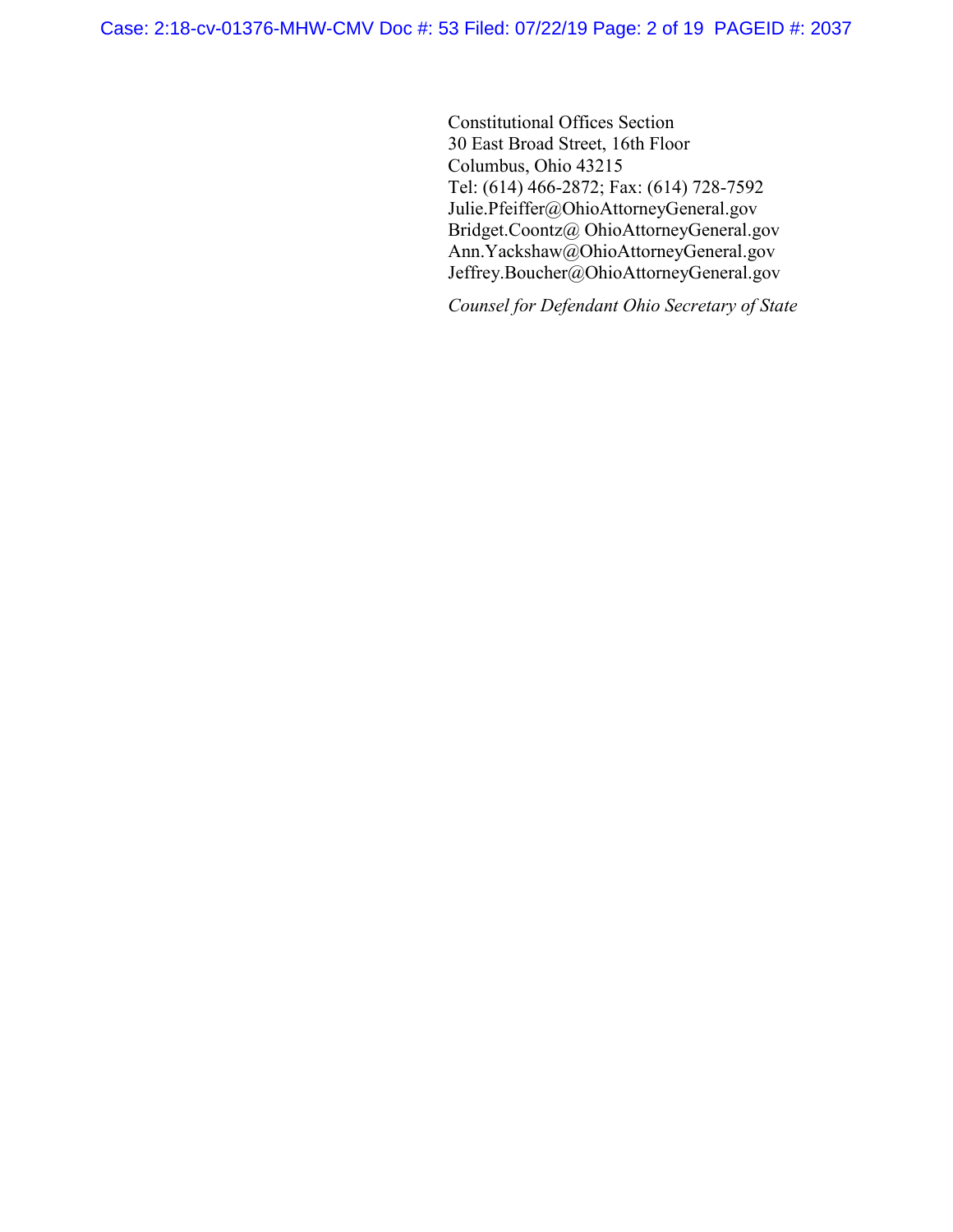#### **MEMORANDUM IN SUPPORT**

#### **I. INTRODUCTION**

Plaintiffs' counsel hired Dr. Mark Salling, Ph.D as their expert witness to prepare two reports exclusively for this action: (1) the "Proximity Report" – a map showing the locations of all jails and hospitals in Ohio in relation to the county boards of elections, and (2) the "Incarcerated Voter Report" - estimating the number of late jailed voters statewide that were allegedly prevented from voting on the last four general election days due to incarceration.<sup>[1](#page-2-0)</sup> The Plaintiffs will offer Dr. Salling's reports, the Incarcerated Voter Report in particular, as their estimate of the "burden" on the right to vote.<sup>[2](#page-2-1)</sup> In this case, the higher the estimate of disenfranchised late jailed voters, the better the Plaintiffs believe they will fare.

With this in mind, there is no mystery to why Plaintiffs' counsel hired Dr. Salling as their expert to state that the burden on late jailed voters is "substantial." He is the Plaintiffs' quintessential "expert for hire" – having routinely been the expert witness for plaintiffs in social justice claims against governmental agencies. In fact, Dr. Salling prepared two nearly identical reports for another set of plaintiffs in a similar voting lawsuit in 2013. *Fair Elections Ohio v. Husted*, 47 F. Supp. 3d 607 (S.D. Ohio 2014).

<span id="page-2-0"></span><sup>&</sup>lt;sup>1</sup> Ohioans can vote starting nearly a month before Election Day. Any registered voter can vote early-in-person or absentee-by-mail. Even registered voters who are in jail can cast an absentee ballot until noon on Saturday before Election Day. Ohio Rev. Code 3509.08(A). Only a voter or the voter's minor child who is hospitalized for an unforeseen reason has more time to cast an absentee ballot than a jailed voter. Ohio Rev. Code 3509.08(B).<br><sup>2</sup> Tommy Mays and Quinton Nelson are two jailed individuals who missed the Saturday

<span id="page-2-1"></span>noon deadline for absentee voting in the 2018 General Election. They contend that the First and Fourteenth Amendments to the U.S. Constitution guarantee their right to vote by absentee ballot in jail through Election Day. (Compl.) In order to prevail, the Plaintiffs must prove that Ohio's voting laws as applied in their situations amounted to an *unconstitutional* burden on the right to vote. *Anderson v. Celebrezze*, 460 U.S. 780, 789 (1983); *Burdick v. Takushi*, 504 U.S. 428, 432 (1992).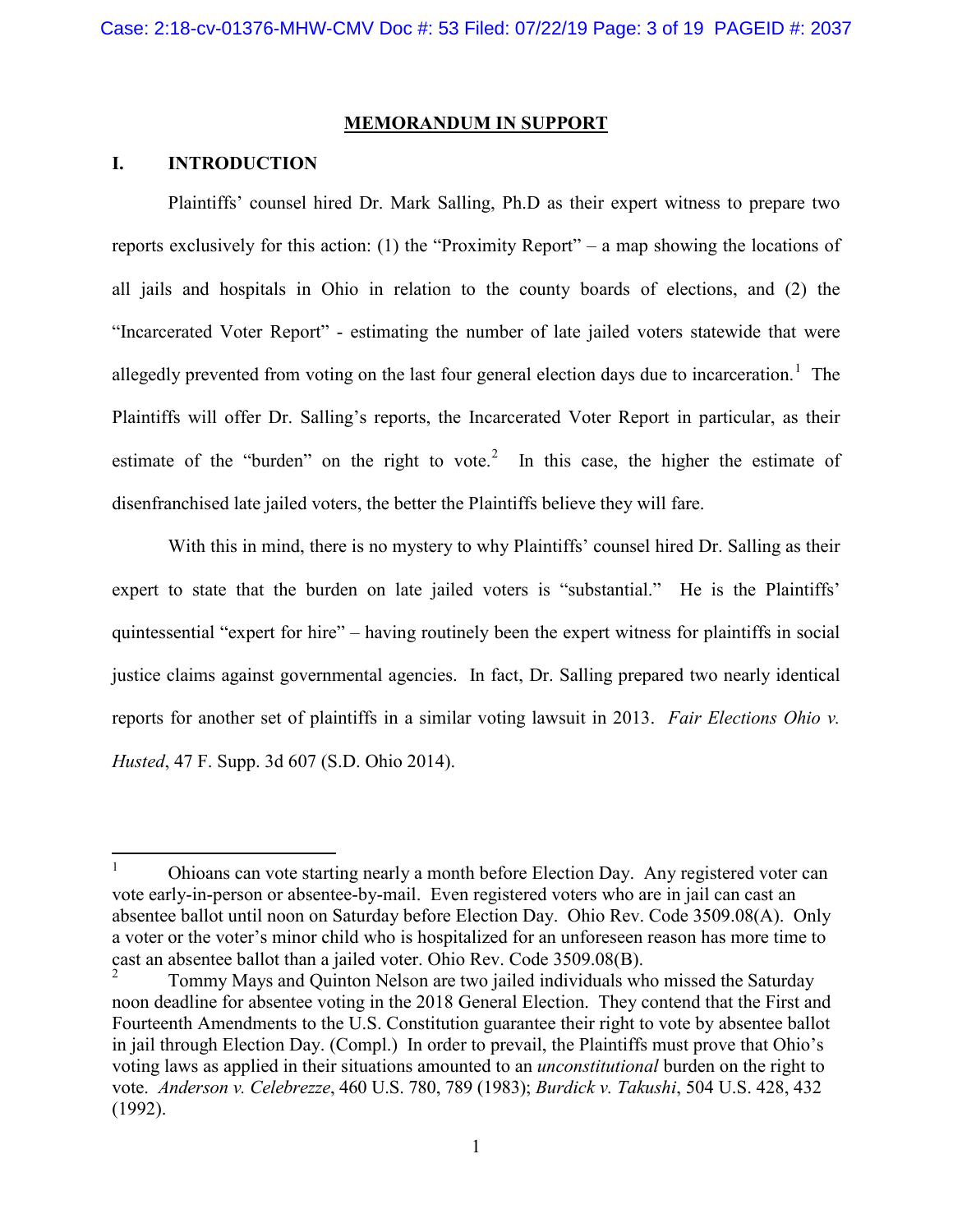And, Dr. Salling is personally invested in this case. Dr. Salling believes that his part in this action impacts democracy and furthers his personal "code of ethics."

As the Plaintiffs' expert for hire, Dr. Salling's testimony is simply unreliable. He failed to employ any legitimate methodology in making his conclusions. And, he did not rely much on his specialized knowledge and expertise as a social scientist in drafting his reports either. He blindly accepted whatever data Plaintiffs' counsel fed him, even when he had no idea where the data came from, or whether it had been validated, or how the Plaintiffs' counsel actually manipulated the data. In perhaps the most egregious example, Dr. Salling utilized "matching scores" allegedly derived from Plaintiffs' counsel's own algorithm that has never been disclosed in this case. Even Dr. Salling is completely ignorant of how this "black box" algorithm worked.

In the end, this Court should see Dr. Salling for what he is – just the Plaintiffs' mouthpiece – and, as such, should reject his testimony as unreliable and irrelevant.

#### **II. BACKGROUND**

Dr. Mark Salling is the Director of the Northern Ohio Data & Information Service (NODIS) and a Senior Research Associate/College Fellow at the Maxine Goodman Levin College of Urban Affairs at Cleveland State University. (Salling Dep. 15; Exh. 4). He holds a Bachelors' Degree, Master's Degree and Ph.D in Geography. (Id). Dr. Salling purports to have expertise in Demography, Geographic Information Systems, and Survey Design and Analysis. (Doc 2-3; Salling Aff. ¶ 1). According to his Curriculum Vitae, Dr. Salling has written numerous articles over the years on a wide variety of social and geopolitical matters including health care, housing, community empowerment, socioeconomic trends, immigration, teen pregnancy, environmental justice, community access to mortgage loans, the opioid crisis, as well as voting. (Salling Dep. 15; Exh. 4).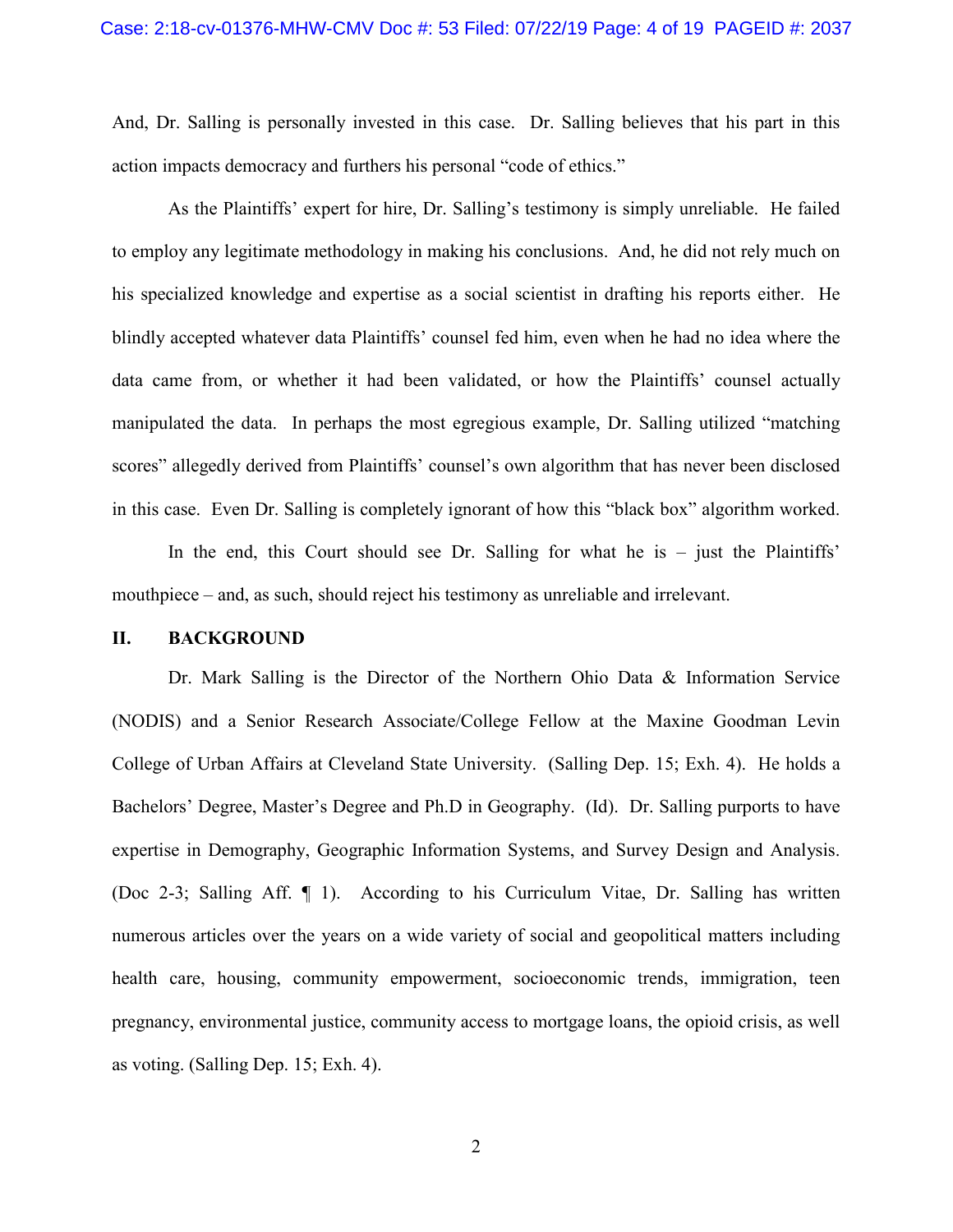According to its website (www.levin.urban.csuohio.edu/nodis/), NODIS is "designated by the State of Ohio and the U.S. Bureau of the Census as the regional data center for northern Ohio." NODIS provides U.S. Census information to "the university community, public administrators, civic organizations and the general public on a cost-recovery basis" and "makes available data for other areas in Ohio and the US." In addition to being a depository for all types of population data, NODIS "provides data analysis, mapping and programing services, technical assistance and training." As the NODIS Director - a position that he has held since 1982 - Dr. Salling is responsible for managing NODIS staff and its teaching, research and technical assistance functions. (Salling Dep. 15; Exh. 4).

Plaintiffs' counsel engaged Dr. Salling to conduct data analysis and to write two reports exclusively for use in this action. (Salling Dep. 1; Exh. 3). In his first report entitled "Analysis of the Proximity of Jails and Hospitals to County Boards of Elections in Ohio" ("Proximity Report"), Dr. Salling plotted on a map the locations of all jails and hospitals in Ohio and listed the distances between the county boards of elections and the jails and hospitals in each county. (Salling Dep. 65; Exh. 6). Dr. Salling's second report entitled "Estimation of the Number of Registered Voters Prevented from Voting Because They Were Arrested After the Absentee Ballot Request Deadline and Detained Through General Elections in November 2012, 2014, 2016 and 2018" ("Incarcerated Voter Report"), is his estimation of the number of late jailed voters statewide that were allegedly prevented from voting on election day due to their incarceration. (Salling Dep. 89; Exh. 9). For both of these reports, Dr. Salling relied almost exclusively on data and information gathered and manipulated exclusively by the Plaintiffs' counsel, and he conducted little to no independent analysis of the Plaintiffs' data in making his conclusions. (Salling Dep. Exhs. 6 and 9).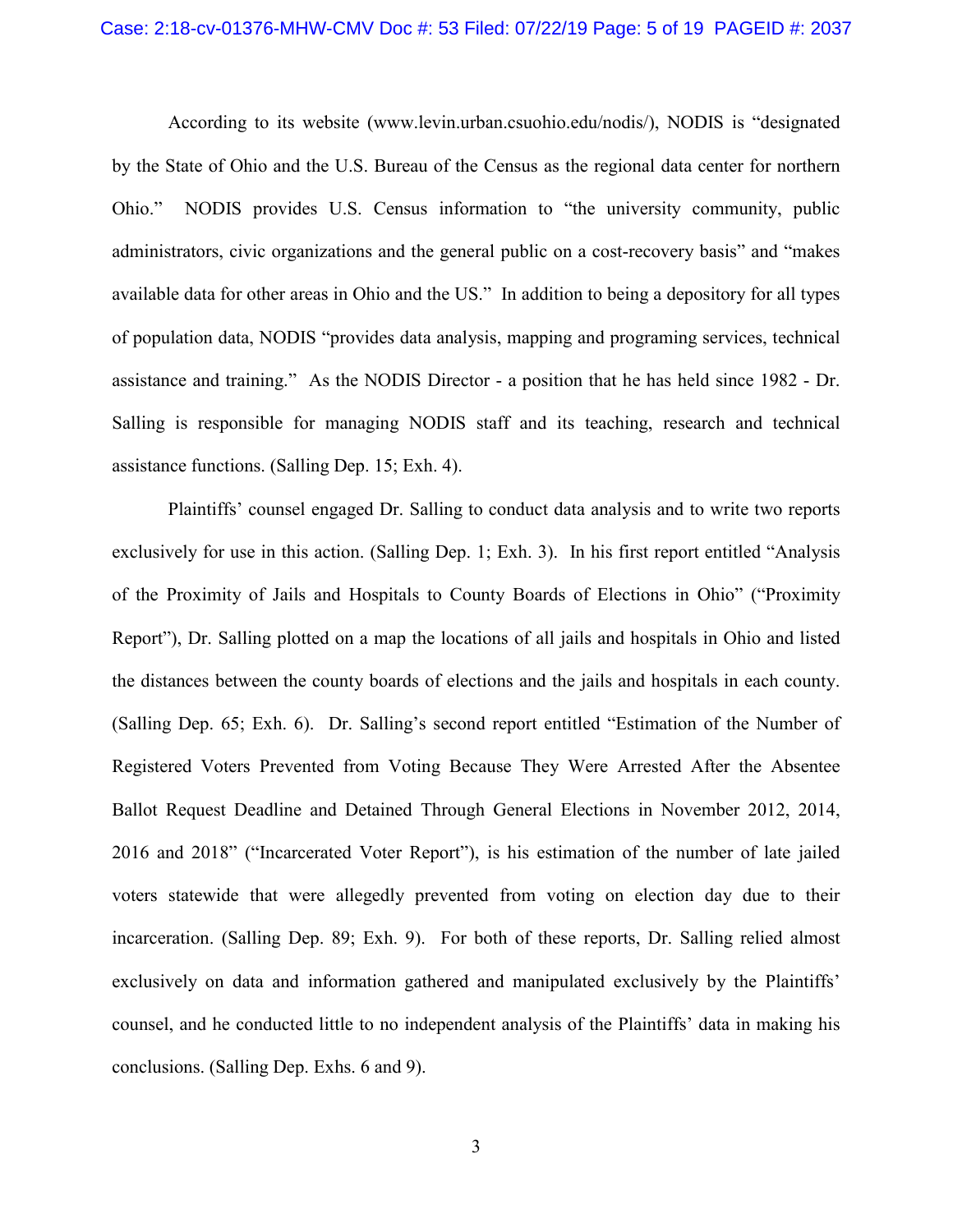#### Case: 2:18-cv-01376-MHW-CMV Doc #: 53 Filed: 07/22/19 Page: 6 of 19 PAGEID #: 2037

The Secretary of State engaged Dr. Stephen Mockabee, Ph.D, Associate Professor and Graduate Program Director of the Department of Political Science at the University of Cincinnati to review Dr. Salling's data analysis and the conclusions in his reports. (Mockabee Dep. 5; Exh. 1). Dr. Mockabee, who has specific experience in data matching and data collection, discovered several significant deficiencies in both the data and the methodology used by Dr. Salling to support his conclusions. (Mockabee Dep. 17-18; Exh. 1).

The origins of Dr. Salling's reports did not begin with this case. In 2012, a group of plaintiffs, who also brought constitutional claims over late jailed voters' access to voting on election day, retained Dr. Salling as their expert witness in *Fair Elections Ohio, et al. v. Husted,*  Case No. 12-cv-797 (S.D. Ohio) before Judge Spiegel. Dr. Salling submitted several expert reports in support of the *Fair Elections* plaintiffs' claims including a "Proximity Analysis" and an "Incarcerated Voter Analysis" and a "Supplemental Incarcerated Voter Analysis. (Doc. 2-3; Salling Aff. Exhs. 4-6). These reports were nearly identical in form and purpose to Dr. Salling's Proximity Report and Incarcerated Voter Report in this case and were also prepared solely in anticipation of litigation. In fact, Mays and Nelson offered Dr. Salling's original 2013 reports from the *Fair Elections* case in support of their Motion for Class Certification in this case. (Doc. 29).

Dr. Salling is no stranger to testifying against the Ohio Secretary of State and other governmental agencies in litigation over what he views as "issues of social consequence and of social interest." (Salling Dep. 42:2-3). In fact, Dr. Salling has been retained at least eight times as an expert witness for plaintiffs who have brought social justice claims against governmental agencies. (See Salling Dep. 19-36; Exh. 4). Dr. Salling believes that his work on this case is furthering his personal "code of ethics." (Salling Dep. 42).

4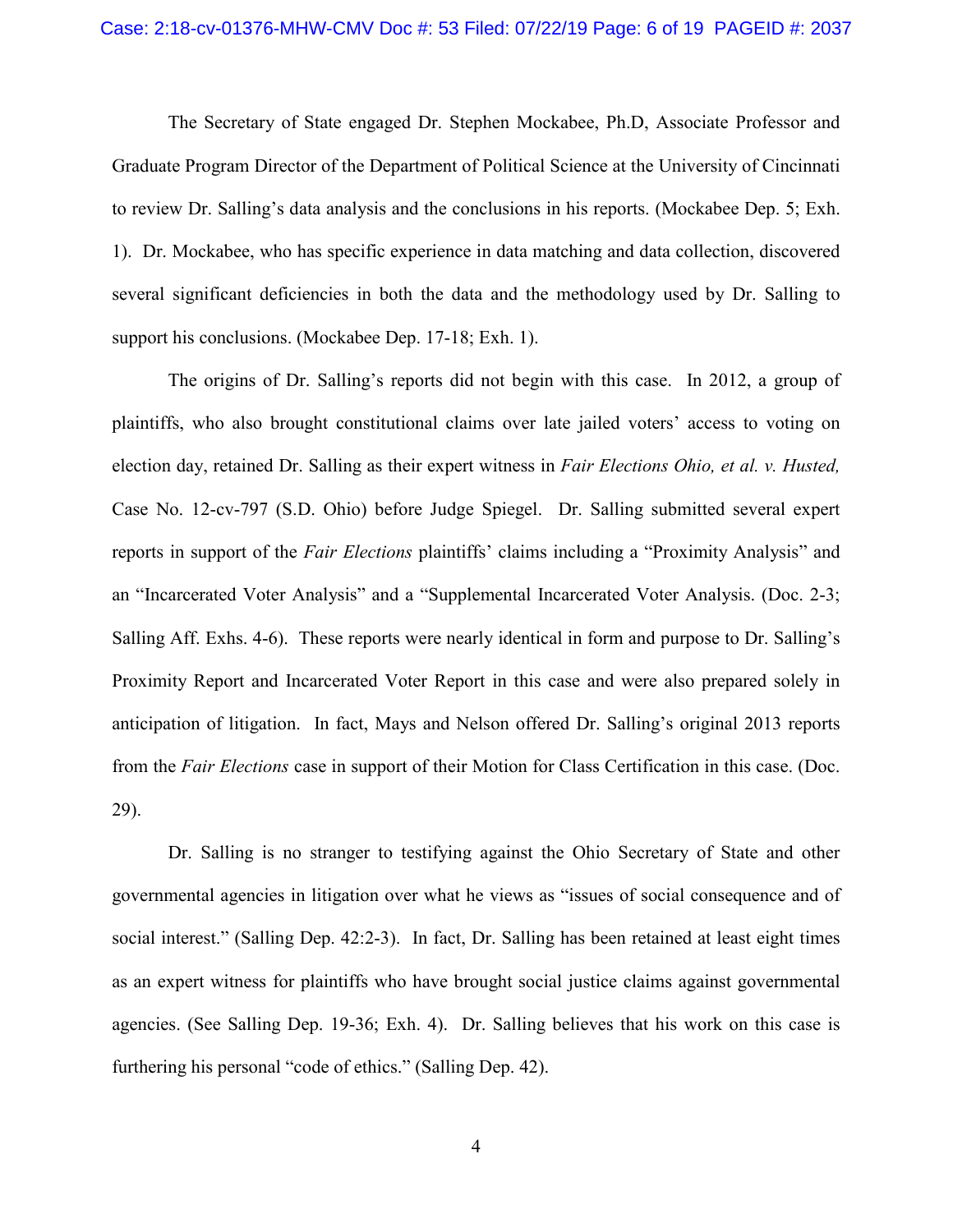#### **III. LAW AND ARGUMENT**

#### **A. Standard of Review**

Fed. R. Evid. 702 governs the admissibility of expert testimony and states:

A witness who is qualified as an expert by knowledge, skill, experience, training, or education may testify in the form of an opinion or otherwise if:

- (a) the expert's scientific, technical, or other specialized knowledge will help the trier of fact to understand the evidence or to determine a fact in issue;
- (b) the testimony is based on sufficient facts or data;
- (c) the testimony is the product of reliable principles and methods; and
- (d) the expert has reliably applied the principles and methods to the facts of the case.

Fed. R. Evid. 702.

In the context of a bench trial, the district judge enjoys broad discretion in admitting proffered expert testimony initially and then deciding whether the evidence deserves to be credited under the requirements set forth in *Daubert v. Merrell Dow Pharms., Inc.,* 509 U.S. 579 (1993) and *Kumho Tire Co. v. Carmichael*, 526 U.S. 137 (1998). *Deal v. Hamilton Cnty. Bd. Of Edu.*, 392 F.3d 840, 852 (6<sup>th</sup> Cir. 2004). *See also Gonzales v. Nat'l Bd. Of Med. Exam'rs,* 225 F.3d 620, 635 ( $6<sup>th</sup>$  Cir. 2000). Still, the party proffering the expert opinion bears the burden of establishing the admissibility of the evidence by a preponderance of proof. *Nelson v. Tenn. Gas Pipeline, Co., 243 F.3d 244, 251 (6<sup>th</sup> Cir. 2001); <i>Pride v. BIC Corp., 218 F.3d 566, 578 (6<sup>th</sup> Cir.* 2000).

In *Daubert*, the Supreme Court developed a four factor test to determine the relevancy and reliability of proffered expert testimony. *Id.* In general, courts may factor: (1) whether the expert's methodology "can be (and has been) tested"; (2) whether the expert's "theory or technique has been subjected to peer review and publication"; (3) "the known or potential rate of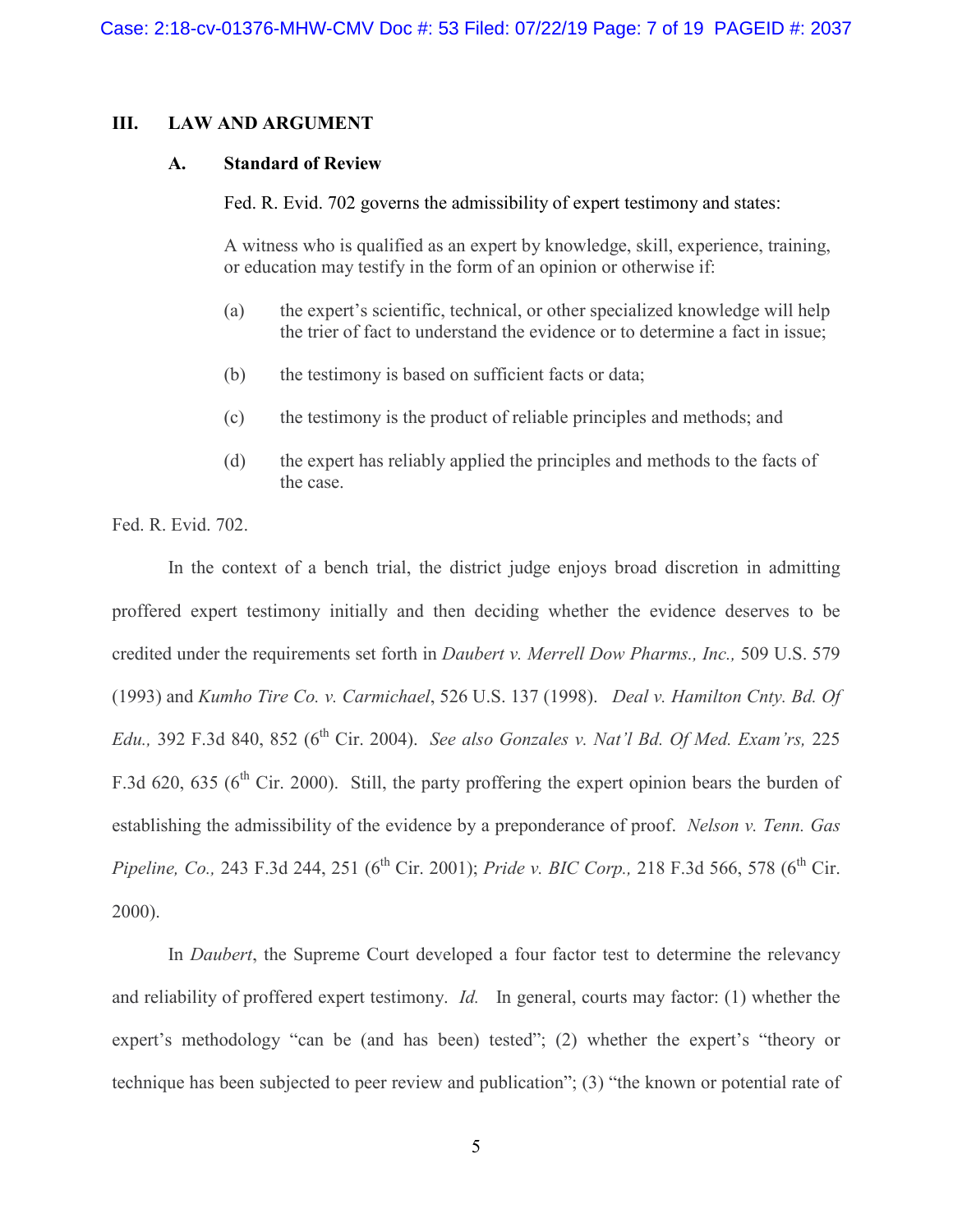error" of the expert's opinion; and (4) whether the expert's technique is "generally accepted" in the relevant scientific community. *Id.* at 593-595.

Later, the Supreme Court generally applied the *Daubert* test to non-scientist experts whose testimony is based on "technical" and "other specialized" knowledge. *Kumho,* 526 U.S. at 141. The *Kumho* Court further recognized that "the test of reliability is flexible, and *Daubert's* list of specific factors neither necessarily nor exclusively applies to all experts or in every case. Rather the law grants a district court the same broad latitude when it decides *how* to determine reliability as it enjoys in respect to its ultimate reliability determination." *Id.* (internal quotations omitted).

### **B. Dr. Salling's reports are based on inaccurate and irrelevant data derived from multiple sources for which Dr. Salling has no independent knowledge.**

Courts must consider and evaluate the underlying facts and data relied upon by an expert in determining whether the expert's opinion is reliable. *Arkwright Mut. Ins. Co. v. Gwinner Oil, Inc.*, 125 F.3d 1176, 1182 ( $8^{th}$  Cir. 1997). Expert opinions that are premised on faulty and incomplete data, as well as faulty methodology, are properly excluded under Fed. R. Evid. 702. "The reliability analysis applies to all aspects of an expert's testimony: the methodology, the facts underlying the expert's opinion, the link between the facts and the conclusion, et alia." *Pugliano v. United States,* 315 F.Supp. 2d 197, 199 (D. Conn. 2004) *quoting Heller v. Shaw Indus.*, 167 F.3d 146, 155 (3<sup>rd</sup> Cir. 1997). "In deciding whether a step in an expert's analysis is reliable, the court must undertake a rigorous examination of the data on which the expert relies, the method by which he draws his opinions from such studies and data, and the application of the data and methods to the case at hand." *Id. citing Amorgianos v. AMTRAK,* 303 F.3d 256, 267 (2nd Cir. 2002).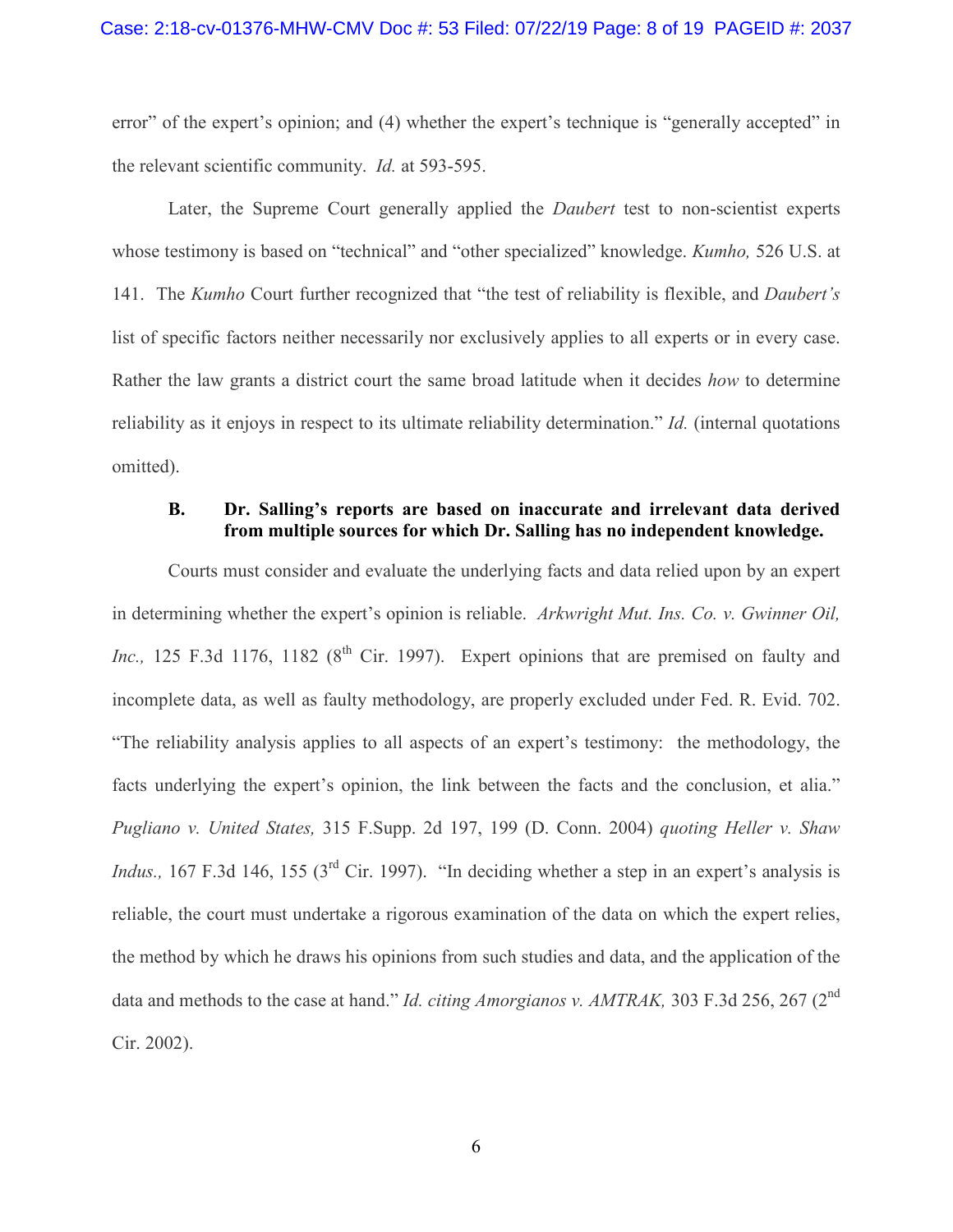### **1. Plaintiffs cannot prove that the size or composition of Dr. Salling's sample of jail roster information from thirteen counties is appropriately representative of the entire state.**

With respect to the Incarcerated Voter Report, Plaintiffs' counsel provided Dr. Salling with a sample of data from the jail rosters of thirteen Ohio counties including "the names, booking date, release date, and/or charges facing persons housed in county jails between the absentee ballot request deadline and the general election date in November 2012, 2014, 2016, and 2018." (Salling Dep. Exh. 9).

To be clear, Dr. Salling neither selected the counties to include in the sample, nor was he consulted as to whether such a sample was accurately representative of the entire jailed population in Ohio. (Salling Dep. 92-93). He surmised that he was given only a sample because obtaining the actual numbers of jailed individuals in Ohio during the weekends before elections was too costly and would mean too much time and effort for Plaintiffs' counsel to compile. (Salling Dep. 91). Dr. Salling speculated that the Plaintiffs may have picked the sample for geographical and population diversity reasons, or because those were the only counties that responded to records requests. (Salling Dep. 96-97).

Dr. Stephen Mockabee testified to several glaring omissions regarding the sample size and composition, noting that "the report does not provide the criteria that were used in selecting the 13 counties…leaving the reader to speculate as to the possible reasons why these counties were chosen." (Mockabee Dep. Exh. 1). Dr. Salling's failure to include this critical information makes it impossible for "a social scientist to reach a conclusion about the accuracy of the estimates." (Mockabee Dep. 36). On this point, Dr. Salling's failure to provide a rationale behind the sample size and composition and his failure to include evidence that the sample is actually representative of the entire jailed population in Ohio during the critical times renders his conclusions unreliable.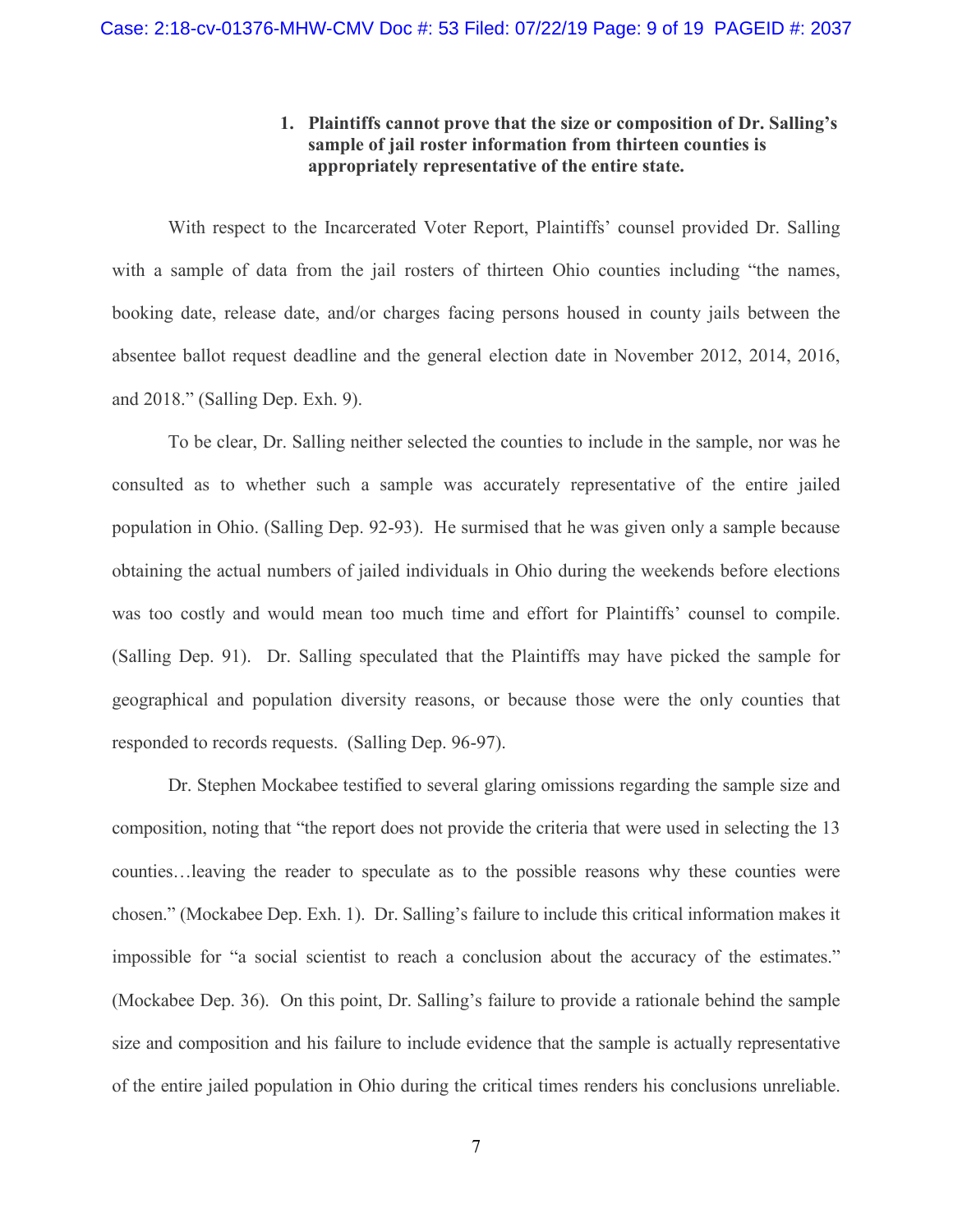*See Ask Chems., LP v. Computer Packages, Inc., 593 Fed. Appx. 506, 511 (6<sup>th</sup> Cir. 2014) ("Given"* the unreasonableness of [the expert's] methods, the faulty and incomplete data upon which they were based, and the general unreliability of the evidence, the district court did not abuse its discretion in excluding [the expert's] testimony."); *Ohio Pub. Emples. Ret. Sys. v. Fed. Home Loan Mortg. Corp.,* 2018 U.S. Dist. LEXIS 137229 (N.D. Ohio 2018) (District court excluded expert report based on an insufficient data sample and inaccurate facts.).

### **2. Dr. Salling failed to ensure the accuracy of his data and he failed to adequately record which data he actually relied upon in making his conclusions.**

Plaintiffs' counsel gave Dr. Salling data derived from several different sources in a spreadsheet for use in drafting the Incarcerated Voter Report. (Salling Dep. 110; Exhs. 10, 12). Unfortunately, Dr. Salling does not know where the bulk of this data comes from, or what the data refers to. (Salling Dep. 111-112; Exhs. 11, 12). For example, Dr. Salling does not know what several of the data sets referred to including "booking date" or "data includes, where available." (Salling Dep. 108). He believes that some of the information came from "a second database containing national voter registration data" but he is unsure who compiled the data. (Salling Dep. 111). Moreover, Dr. Salling does not fully remember which data fields he actually used from the spreadsheet in making his conclusions. (Salling Dep. 120, 127; Exhs. 12, 14).

Dr. Salling did not fare much better in drafting his Proximity Report. (Salling Dep. Exh. 8). Plaintiffs' counsel fed him data on the location of hospitals and jails in Ohio. (Salling Dep. 72). He never inquired as to what types of medical facilities (i.e., urgent care clinics) were included as "hospitals." (Salling Dep. 75). As to the jail locations data, Dr. Salling admitted that his Proximity Report does not include Ohio's regional jails<sup>[3](#page-9-0)</sup> and that such omission would impact his analysis.

<span id="page-9-0"></span><sup>&</sup>lt;sup>3</sup> Some Ohio counties choose to pool resources and form regional jails, serving wide geographic areas, housing inmates from multiple counties. *See e.g*. Southeastern Ohio regional Jail, serving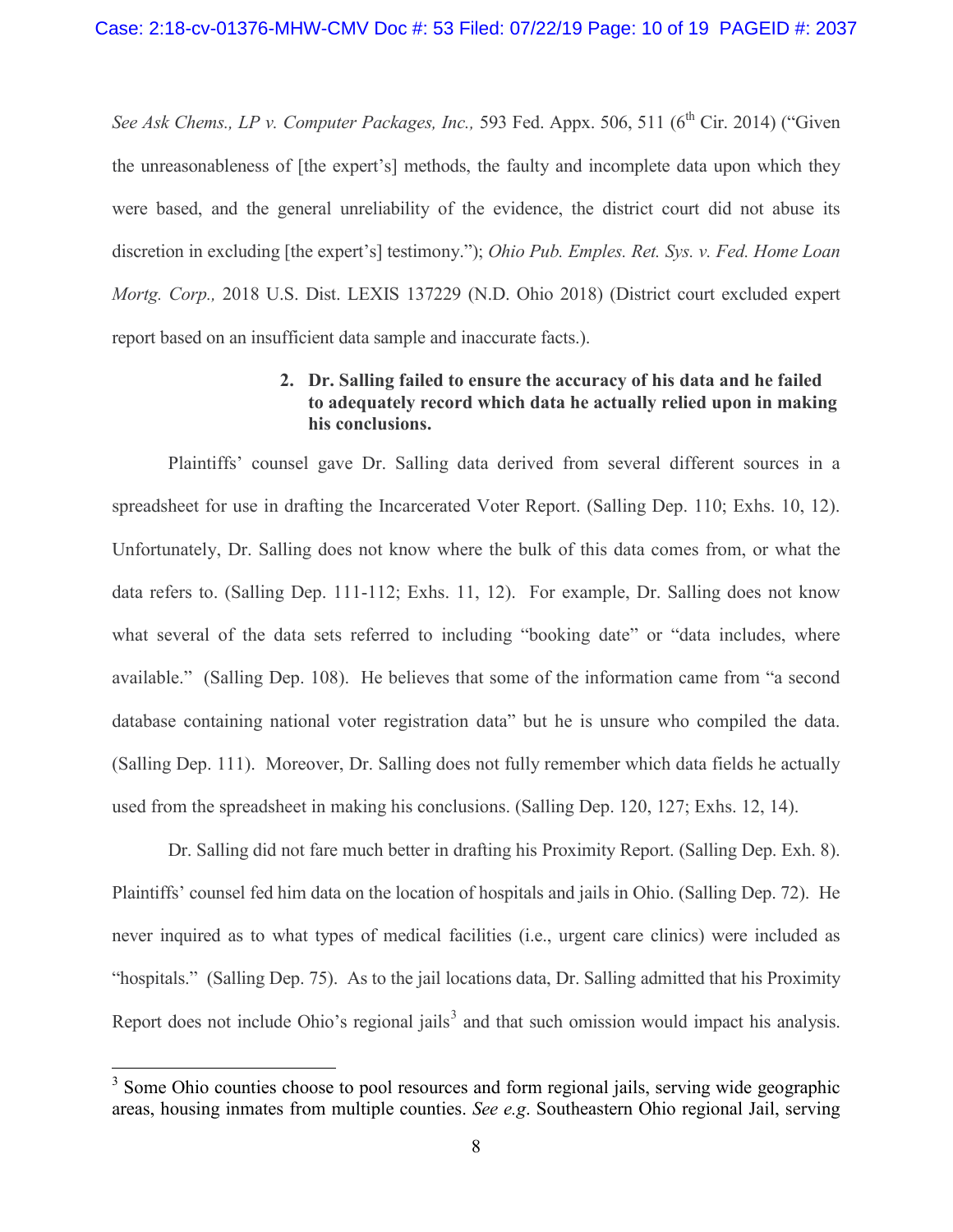(Salling Depo. 81). Finally, Dr. Salling plotted the distances between these facilities and county boards of elections in straight lines, not in driving distances. Again, Dr. Salling gives no rationale for his use of this data and he conducted no independent research as to whether there would be any appreciable difference between these distance calculations. (Salling Dep. 83).

Because Dr. Salling offers mere cursory explanations of the data, there is no way to independently test and verify the accuracy and reliability of the data. *See Buck v. Ford Motor Co.,* 810 F.Supp.2d 815 (N.D. Ohio 2011) (Expert testimony must be supported by appropriate validation.)

Also, Dr. Salling conducted very little independent analysis to ensure the accuracy and reliability of any of the data sets that support his conclusions. He only conducted a "random sort of ad hoc review" of the booking data, conducted mere visual "spot checks" of other data and then looked at columns of data "to see if there's anything that didn't seem to fit." (Salling Dep. 121- 122). More troubling even than Dr. Salling's lack of interest in the integrity of his data, are the obvious data errors contained in his report and his admission that his numbers might be inaccurate. (Salling Dep. 131, 138).

All of these glaring red flags show that Dr. Salling is connected to the data merely by *ipse dixit*, and therefore, he should be excluded as an expert witness. "A district court is not required to admit expert testimony that is connected to existing data only by the *ipse dixit* of the expert. A court may conclude that there is simply too great an analytical gap between the data and the

 $\overline{a}$ 

Athens, Hocking, Morgan, Perry, and Vinton Counties, available at: http://www.seorj.com/; Corrections Center of Northwest Ohio, servicing Defiance, Fulton, Henry, Lucas, and Williams Counties, available at: https://www.ccnoregionaljail.org/; and Tri-County Regional Jail, servicing Champaign, Madison, and Union Counties, available at: http://www.tricountyregionaljail.com/.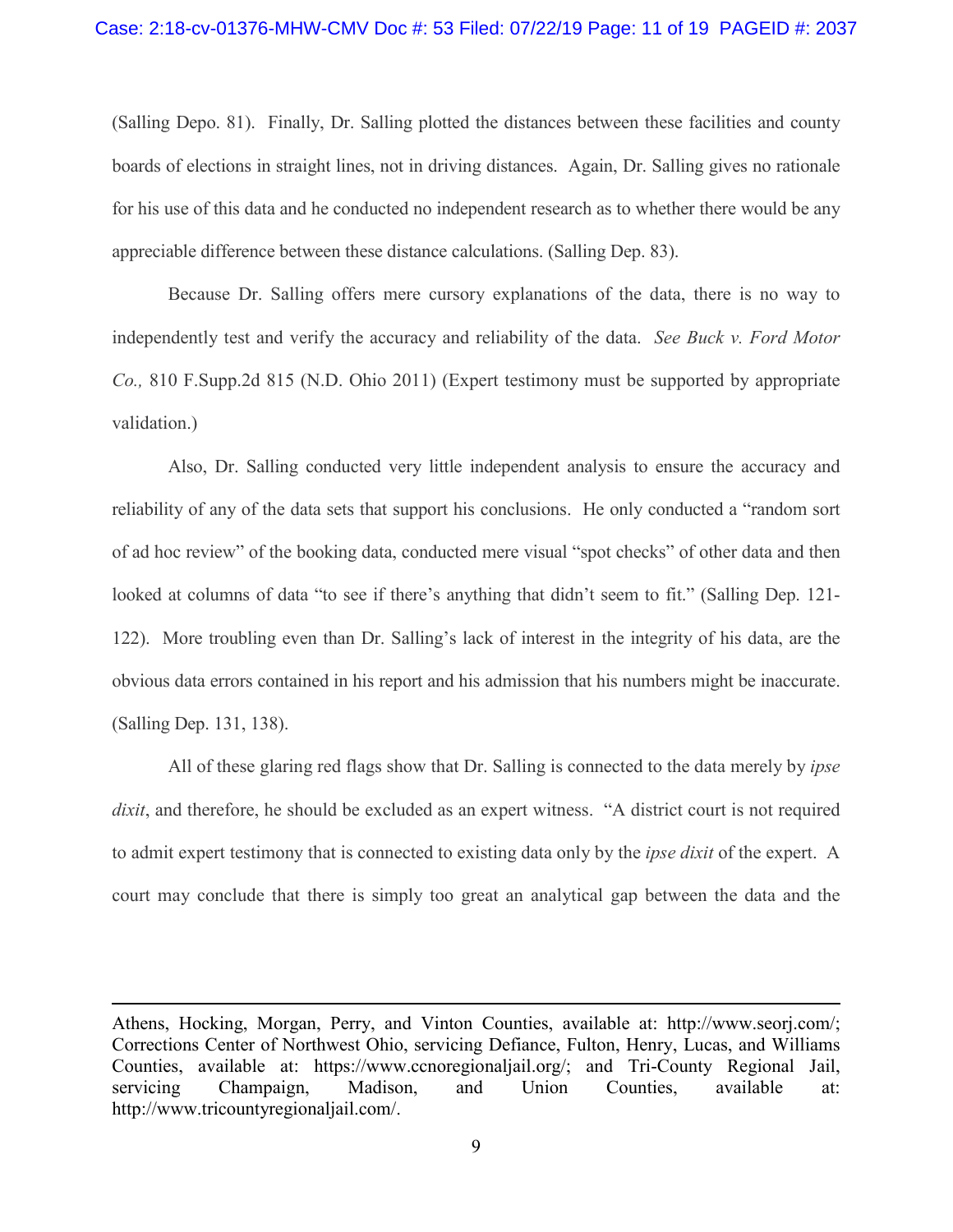opinion proffered." *Nelson v. Tennessee Gas Pipeline Co.*, 243 F.3d 244, 254 (6<sup>th</sup> Cir. 2001) *quoting Gen. Elec. Co. v. Joiner*, 522 U.S. 136, 146 (1997).

### **3. Dr. Salling's data contains several inaccurate and unverified assumptions.**

Expert witnesses must show that all factual or data based assumptions in their work are scientifically valid and accurate. *Nelson,* 243 F.3d at 253-254. (Court upheld the exclusion of expert testimony where the expert failed to prove that his assumptions were scientifically valid.) Here, Dr. Salling made several critical assumptions, yet offered no proof of their validity. First, Dr. Salling used data on the numbers of inmates in Ohio's prison system as opposed to the number of persons jailed in Ohio's jail system. (Salling Dep. 59-60). Dr. Salling doesn't know why Plaintiffs' counsel gave him statewide prison population data instead of statewide jail population data. (Salling Dep. 142). Still, Dr. Salling simply incorporated the prison population data into his report without conducting any research on whether that particular data set can reliably be used to analyze populations in Ohio's jail system. (Salling Dep. 144).

Additionally, Dr. Salling's data derived from a national voter database contained assumptions that all of the voters identified were registered to vote in Ohio, and that they were registered to vote in the same counties where they were jailed. (Salling Dep. 148). Again, Dr. Salling made no inquiry into the potential impact of these assumptions or whether they were even accurate.

Finally, Dr. Salling assumed, without any substantiation, that all voters who were jailed during the weekends before election days intended to vote and that their arrests were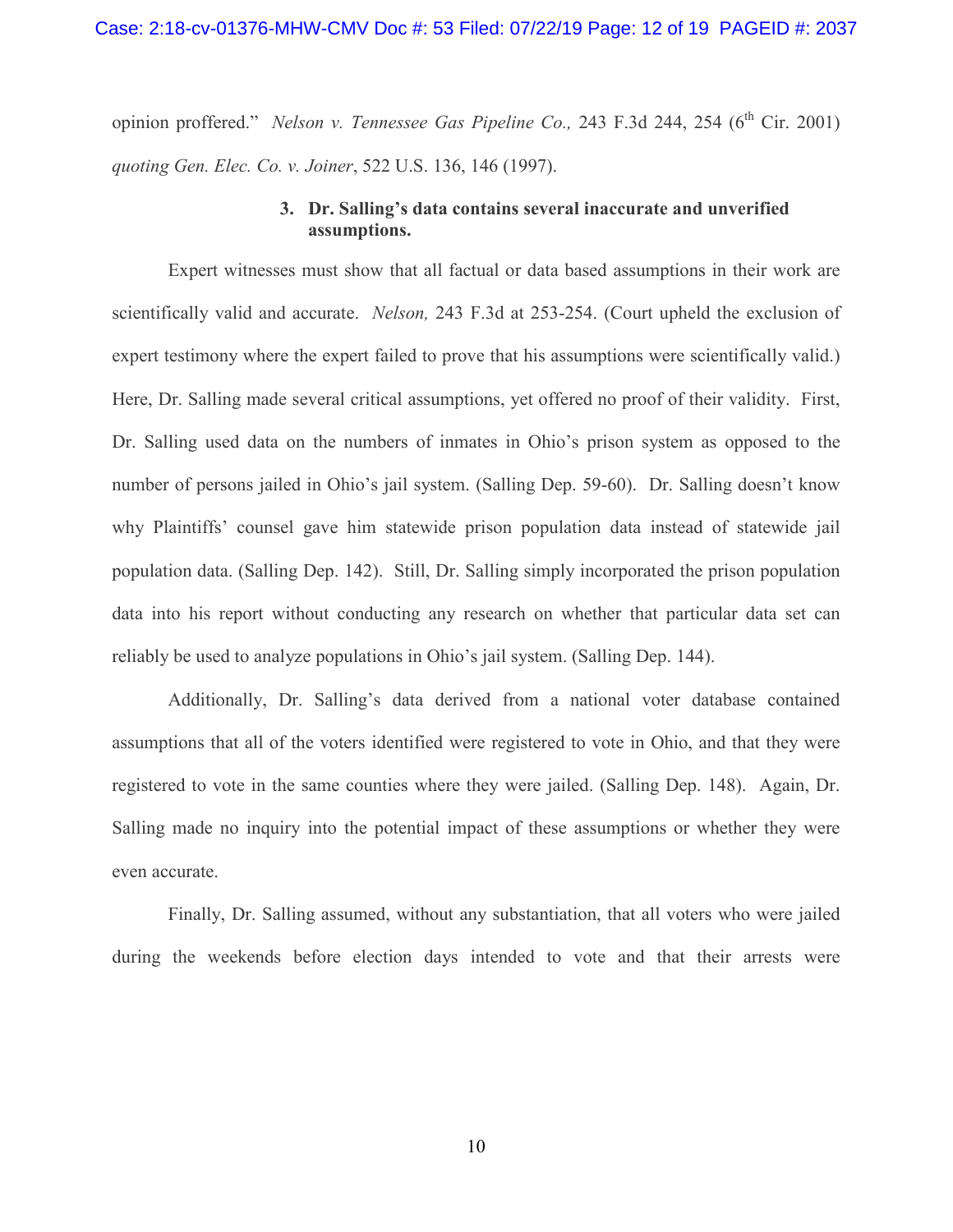unforeseeable - i.e., not the result of a prior court order to report to jail or other situations where the jailed individual had notice of an impending arrest.<sup>[4](#page-12-0)</sup> (Salling Dep. 148-49).

All of these assumptions touch directly on critical legal issues in this case and Dr. Salling's failure to even analyze their potential impacts on the data's veracity is another blow to the reliability of his conclusions. *See Ask Chems.,* 593 Fed. Appx. at 511 ("But [the expert's] wholesale adoption of Plaintiff's estimates, without revealing or apparently even evaluating the bases for those estimates, goes beyond relying on facts or data and instead cloaks unexamined assumptions in the authority of expert analysis.")

### **C. Dr. Salling's Incarcerated Voter Report lacks any legitimate methodology.**

"A district court's task in assessing evidence proffered under Rule 702 is to determine whether the evidence both rests on a reliable foundation and is relevant to the task at hand." *Newell Rubbermaid, Inc., v. Raymond Corp.,* 676 F.3d 521, 527 (6<sup>th</sup> Cir. 2012) *quoting Daubert,* 509 U.S. at 597. "One key consideration is whether the reasoning or methodology underlying the testimony is scientifically valid. The inquiry is a flexible one, and the focus…must be solely on principles and methodology, not on the conclusions they generate." *Id.* (Internal citations and quotations omitted).

### **1. Dr. Salling failed to identify or explain the methodology behind the "matching algorithm" used to produce the "matching scores" that he relied upon in making his conclusions.**

Plaintiffs' counsel engaged The Movement Cooperative (TMC), an organization that provides data consulting resources to non-profit organizations, to compare its national voter

<span id="page-12-0"></span><sup>&</sup>lt;sup>4</sup> Dr. Salling's report fails to account for the fact that in any election a significant percentage of registered voters inevitably choose not to vote. Voter turnout for the elections contained in the report were as follows: 2018 General Election, 55.72%; 2016 General Election, 71.33%; 2014 General Election, 40.65%; and 2012 General Election 70.53%. *See*,

https://www.sos.state.oh.us/elections/election-results-and-data/historical-electioncomparisons/voter-turnout-in-general-elections/#gref .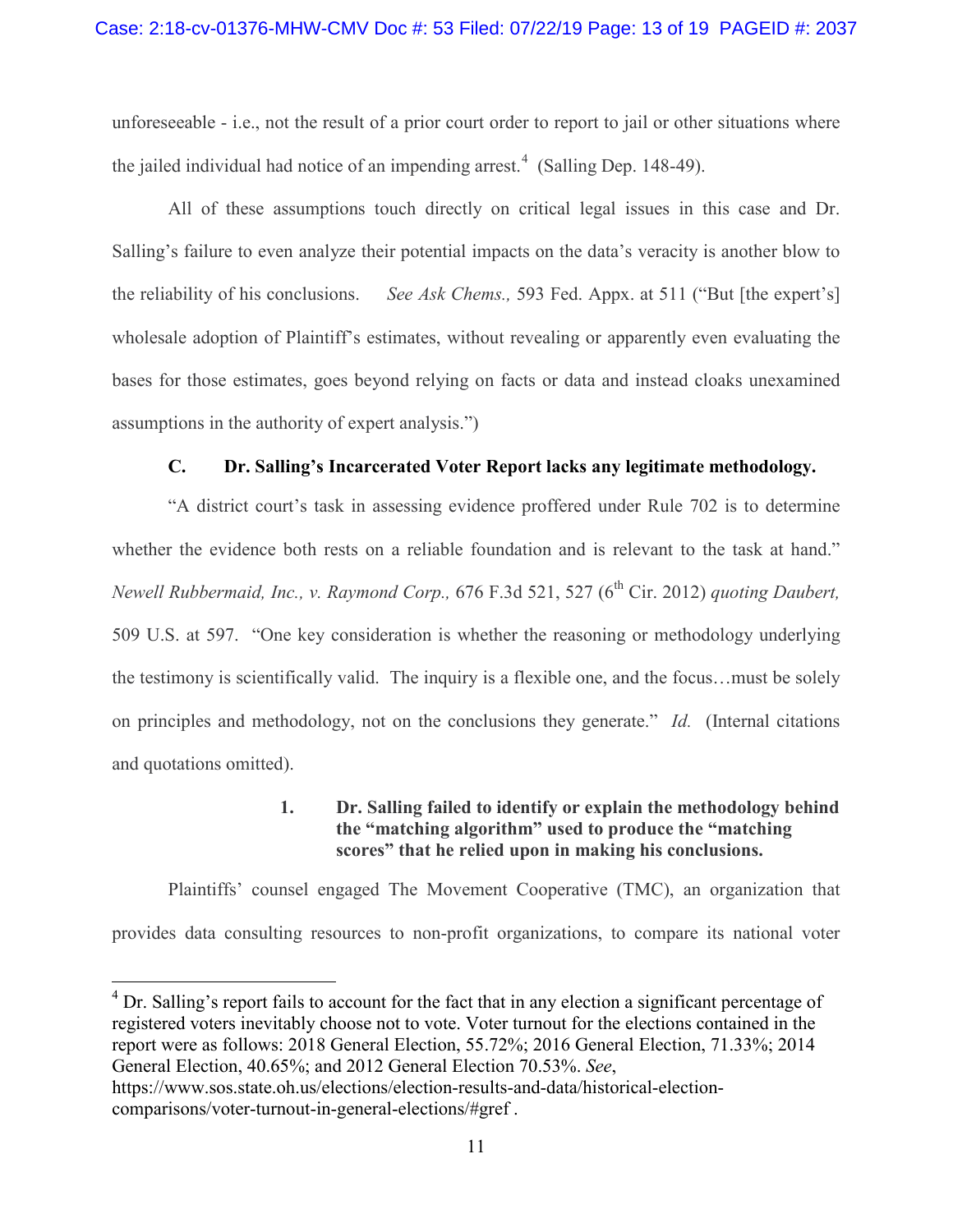registration database to the sample set of booking data. (Salling Dep. 111). TMC used a "matching algorithm" to create a "matching score" which apparently identified "how well the registered voter records matched the booking data." (Salling Dep. 112, 115). In essence, it appears that the matching scores' values allegedly correlate to how reliably the algorithm identified jailed individuals who were also registered to vote in Ohio.

But, we can't reasonably rely on Dr. Salling to vouch for the algorithm's accuracy or even to explain it because he does not possess this mystery algorithm and he does not know, even on a basic level, how it works. (Salling Dep. 112). Dr. Mockabee identified this as a significant deficiency in Dr. Salling's methodology:

I understand that CLC provided TMC with booking data from the Ohio counties, and TMC used its algorithm to generate a match score between the booking data and voter data. No further information is provided about how these data were collected, or what the algorithm involves, or what the "matching scores" mean. In the parlance of social science, I would say this is a "black box" approach. An input is run through some process to produce an output, but the process is opaque. Metaphorically, we can't see inside the blackened box to understand what is happening to generate results. Without more information about the data and methods utilized, the reader is unable to critically assess the results and for a determination about their reliability. Absent this information, a reader cannot place high confidence in the conclusions drawn.

(Mockabee Dep. Exh. 1, p.2). Dr. Salling conducted no independent validation on this "black box" approach and Dr. Mockabee established that without more information, it can never be validated. Accordingly, the methodology employed in this case suffers from a wide analytical gap which, standing alone, destroys any reliability in Dr. Salling's conclusions. *See McClain v. Metabolife Int'l, Inc., 401 F.3d 1233, 1246 (11<sup>th</sup> Cir. 2005) <i>citing Amorgianos v. AMTRAK, 303* F.3d 256, 267 (2nd Cir. 2002) ("The *Daubert* requirement that the expert testify to scientific knowledge – conclusions supported by good grounds for each step in the analysis – means that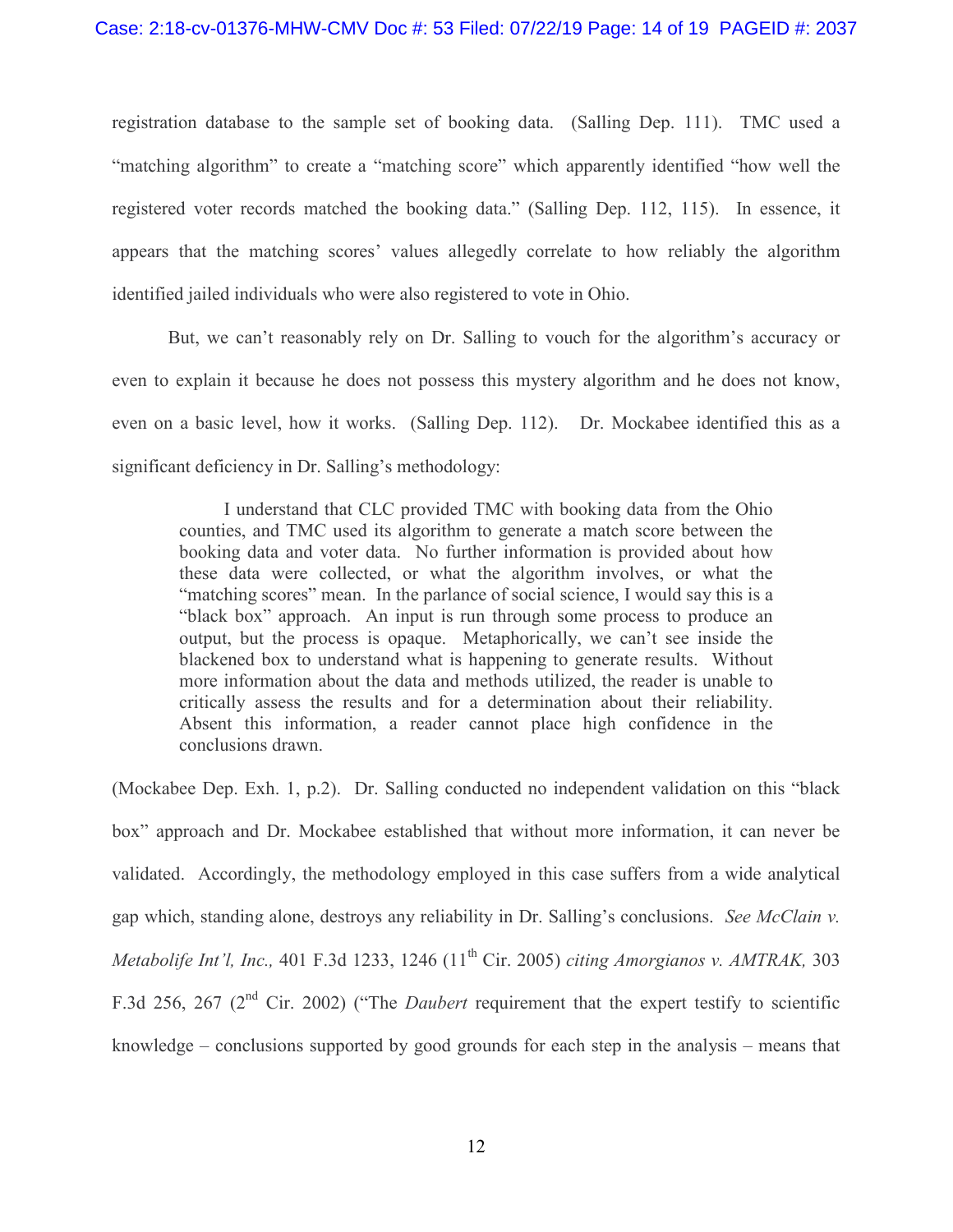*any* step that renders the analysis unreliable under the *Daubert* factors renders the expert's testimony inadmissible.").

> **2. Dr. Salling also failed to follow valid, generally accepted methodologies in making his conclusions when he blindly relied on an insufficient sample of booking data, other unverified data sets and unsupported assumptions, and he took no steps to validate the work.**

"An expert who presents testimony must employ in the courtroom the same level of intellectual rigor that characterizes the practice of an expert in the relevant field." *Id. quoting Kumho,* 526 U.S. at 152.

Fed. R. Evid. 703 states in pertinent part, "An expert may base an opinion on facts or data in the case that the expert has been made aware of or personally observed. If experts in the particular field would reasonably rely on those kinds of facts or data in forming an opinion on the subject, they need not be admissible for the opinion to be admitted." A reliability assessment does not require, although it does permit, explicit identification of a relevant scientific community and an express determination of a particular degree of acceptance within that community. *Daubert,* 509 U.S. at 595. *See also Kumho,* 526 U.S. at 157 (Supreme Court upheld the exclusion of expert testimony in part because there was no indication in the record that other experts in the industry used the same methodology).

Expert testimony that is drawn from research of others can be excluded if the court is not given sufficient information to determine if it is valid and supports the expert's opinion. *See Best v. Lowe's Home Cntr., 563 F.3d 171 (6<sup>th</sup> Cir. 009).* "Red flags that caution against certifying an expert include reliance on anecdotal evidence, improper extrapolation, failure to consider other possible causes, lack of testing, and subjectivity." *Id.* at 177.Again, it is the proffering party's burden to show that the expert's methodologies are valid and reliable. *Pride*, 218 F.3d at 578.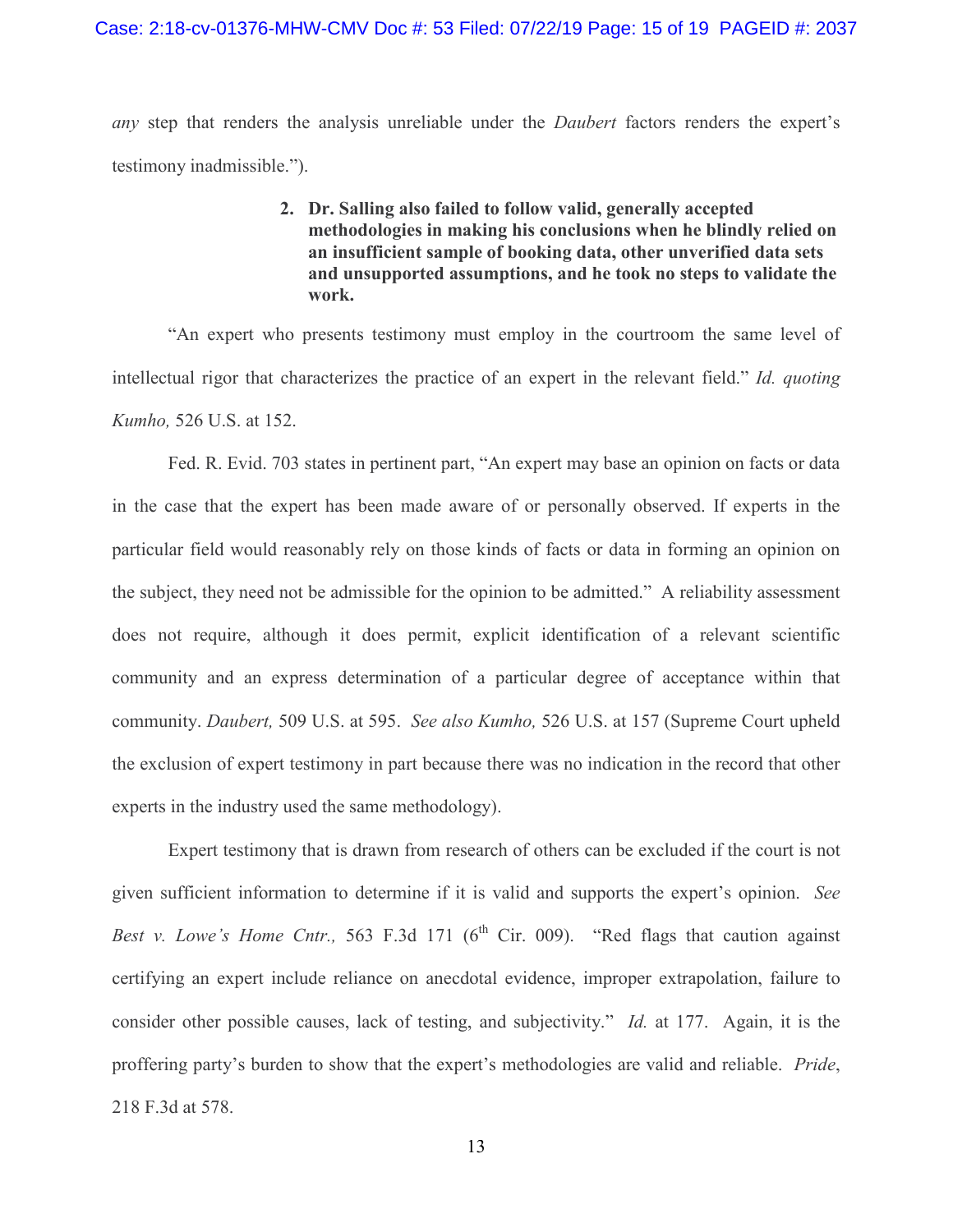#### Case: 2:18-cv-01376-MHW-CMV Doc #: 53 Filed: 07/22/19 Page: 16 of 19 PAGEID #: 2037

As discussed *supra*, Dr. Salling's reliance on an untested and unvalidated sample of booking data falls outside generally acceptable methods and is likely inadmissible under Fed. R. Evid. 703, as there is no avenue for independent validation. Dr. Mockabee succinctly explained, "the report does not provide the criteria that were used in selecting the 13 counties used in the report, leaving the reader to speculate as to the possible reasons why these counties were chosen. This absence of information is not consistent with best practices in social science research. The onus is on the researcher to justify the selection of particular cases to study." (Mockabee Dep. Exh. 1).

Also outside generally accepted methods in the Social Sciences field is Dr. Salling's use of other various faulty data and his failure to conduct appropriate validation procedures in his Incarcerated Voter Report. Dr. Salling failed to conduct necessary analyzes in some instances because he was "lazy" and "running out of time." (Salling Dep. 141). In all, Dr. Mockabee's assessment of the Salling report "is that it does not provide noted, for example, "it is not clear why the report relies on this national database rather than simply utilizing Ohio's voter database maintained by the Secretary of State…Perhaps there is a rationale for this, but it is not clear from the Salling report." (Mockabee Dep. Exh. 1).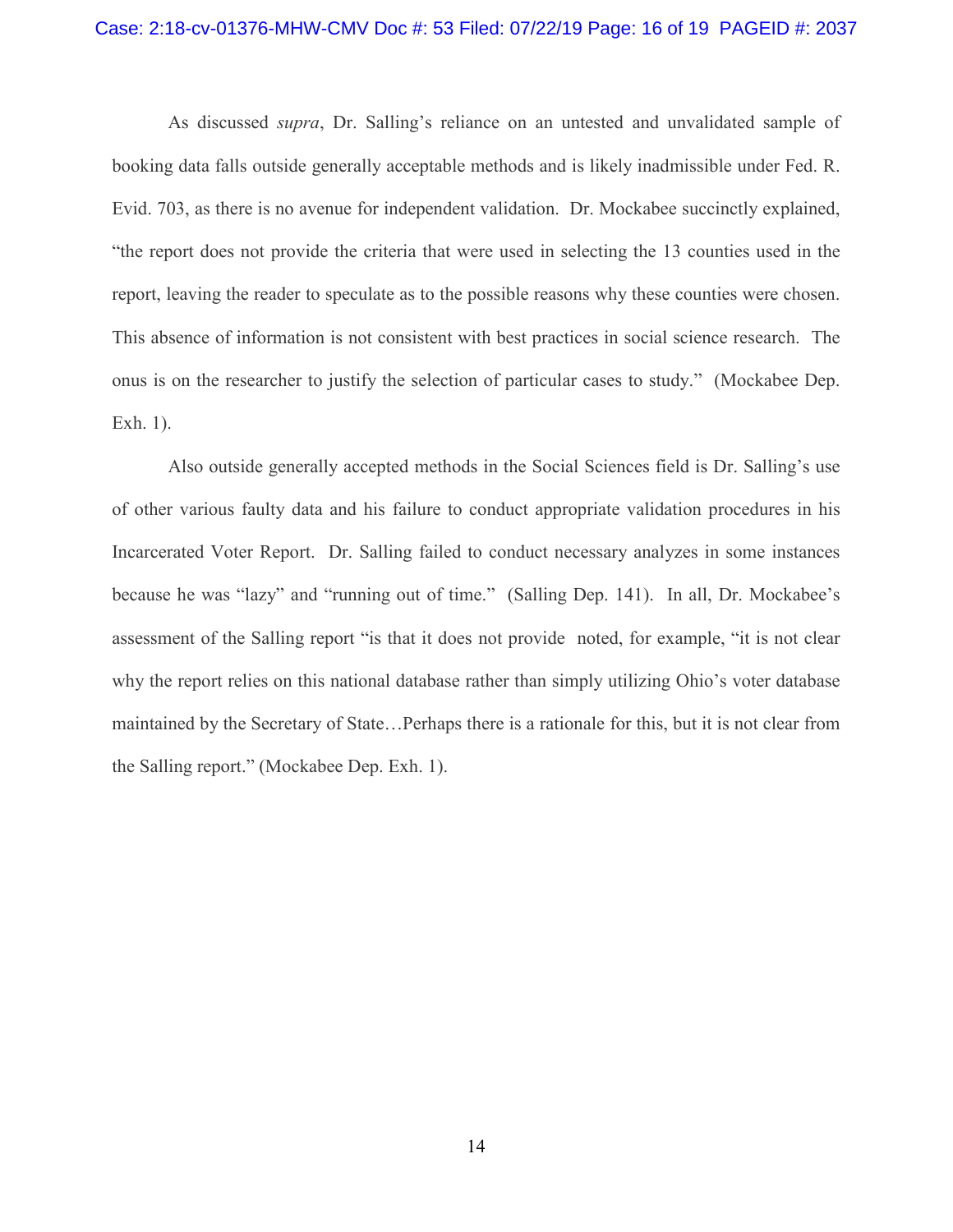### **D. Dr. Salling is the quintessential "expert for hire" who prepared his reports solely for this litigation.**

The Sixth Circuit has long recognized that "expert testimony prepared solely for purposes of litigation, as opposed to testimony flowing naturally from an expert's line of scientific research or technical work, should be viewed with some caution." *Johnson v. Manitowoc Boom Trucks, Inc., 484 F.3d 426, 434 (6<sup>th</sup> Cir. 2007); <i>Turpin v. Merrell Dow Pharmaceuticals, Inc. 959* F.2d 1349, 1352 (6th Cir. 1992); *Mike's Train House, Inc. v. Lionel, L.L.C.,* 472 F.3d 398, 408  $(6<sup>th</sup>$  Cir. 2006) ("We have been suspicious of methodologies created for the purpose of litigation.").

A district court can also analyze more rigorously the admissibility of an expert's testimony if the expert's opinion was prepared solely for litigation. *Johnson,* 484 F.3d at 434. "If a proposed expert is a "quintessential expert for hire," then it seems well within a trial judge's discretion to apply the *Daubert* factors with greater rigor…Such an expert is not to be accorded a presumption of *un*reliability, but the party proffering the expert must show some objective proof…supporting the reliability of the expert's testimony." *Id.* at 435 *citing Daubert v. Merrell Dow Pharmaceuticals,* 43 F.3d 1311 (9<sup>th</sup> Cir. 1995)(*"Daubert II"*).

Dr. Salling is the "quintessential expert for hire" whose testimony lacks any indicia of reliability. Dr. Salling was hired by Plaintiffs' counsel to prepare his reports in preparation for this litigation. Dr. Salling relied almost exclusively on data and information fed to him by Plaintiffs' counsel and merely regurgitated the information into his reports. He conducted virtually no independent review or validation of the data, blindly relying on the assumptions and explanations given to him by Plaintiffs' counsel. *See Johnson,* 484 F.3d at 435 (Court excluded expert testimony because he failed to perform testing on his methodology and he prepared his report solely for litigation.); *Lawrence v. Raymond Corp.*, 501 Fed. Appx. 515, 518 (6<sup>th</sup> Cir.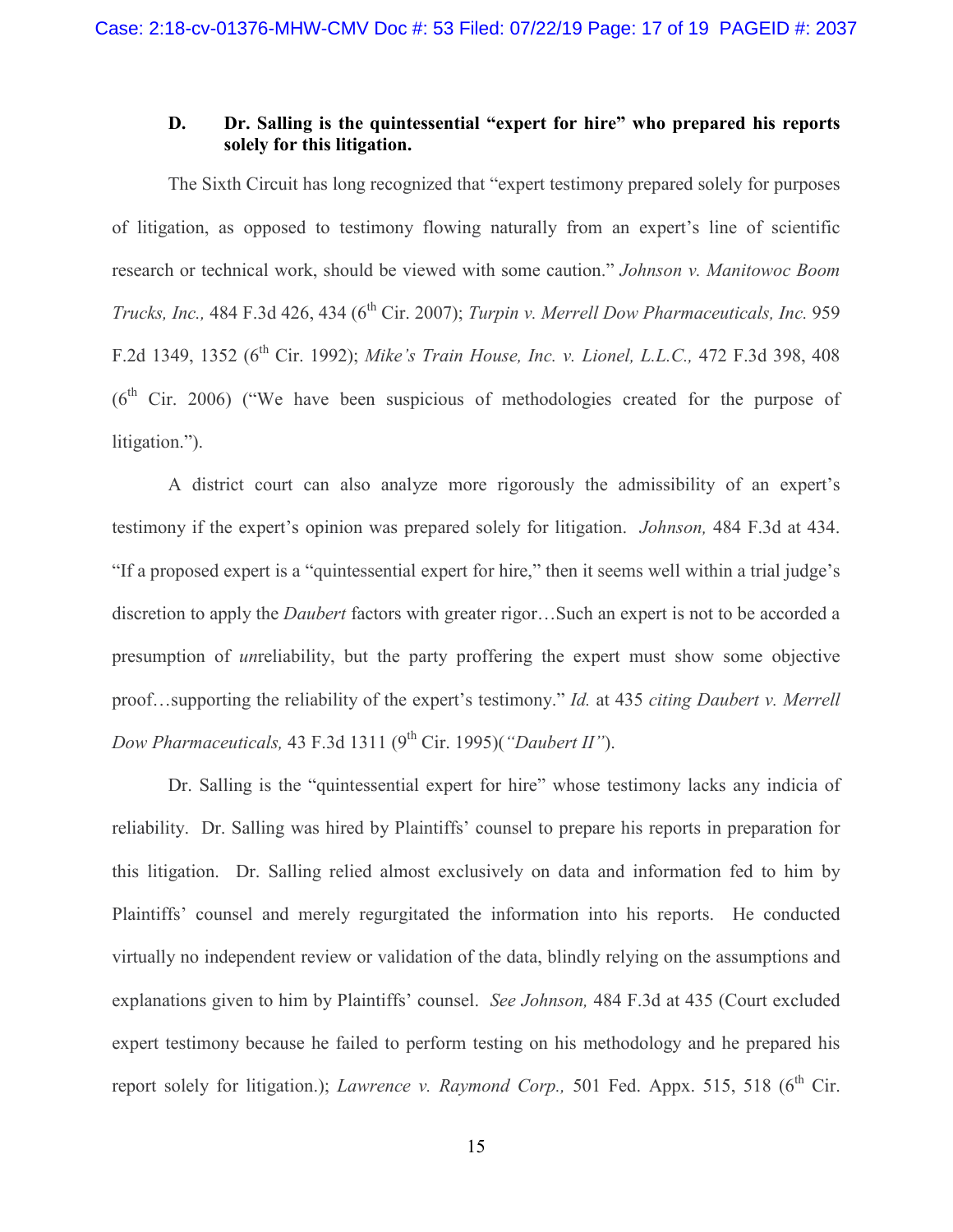2012) ("[The expert's] testimony demonstrates that he conducts very little non-litigation-related research. The district court's conclusion that [he] was a "quintessential expert for hire" was not clearly erroneous.").

Moreover, Dr. Salling offers technically imprecise, layman's conclusions – "it is *relatively safe* to say that they are about 1,000 persons who were unable to vote..." and estimates widely the number of late jailed voters who were prevented from voting as "*substantial*." (Salling Dep. Exh. 9)(emphasis added). These are not the conclusions of a true expert drawing on his specialized knowledge to offer probative, reliable evidence. Instead, they are highly suggestive that Dr. Salling's true role in this litigation is to mimic the Plaintiffs' position, and to further his own personal, biased beliefs regarding this case.

#### **IV. CONCLUSION**

For all of the reasons set forth in this Memorandum of Support, the Court should exclude the expert testimony of Dr. Mark Salling, Ph.D.

Respectfully submitted,

DAVE YOST Ohio Attorney General

*s/ Julie M. Pfeiffer*

JULIE M. PFEIFFER (0069762) \* *\* Trial Attorney* BRIDGET C. COONTZ (0072919) ANN YACKSHAW JEFFREY BOUCHER (0092374) Assistant Attorneys General Constitutional Offices Section 30 East Broad Street, 16th Floor Columbus, Ohio 43215